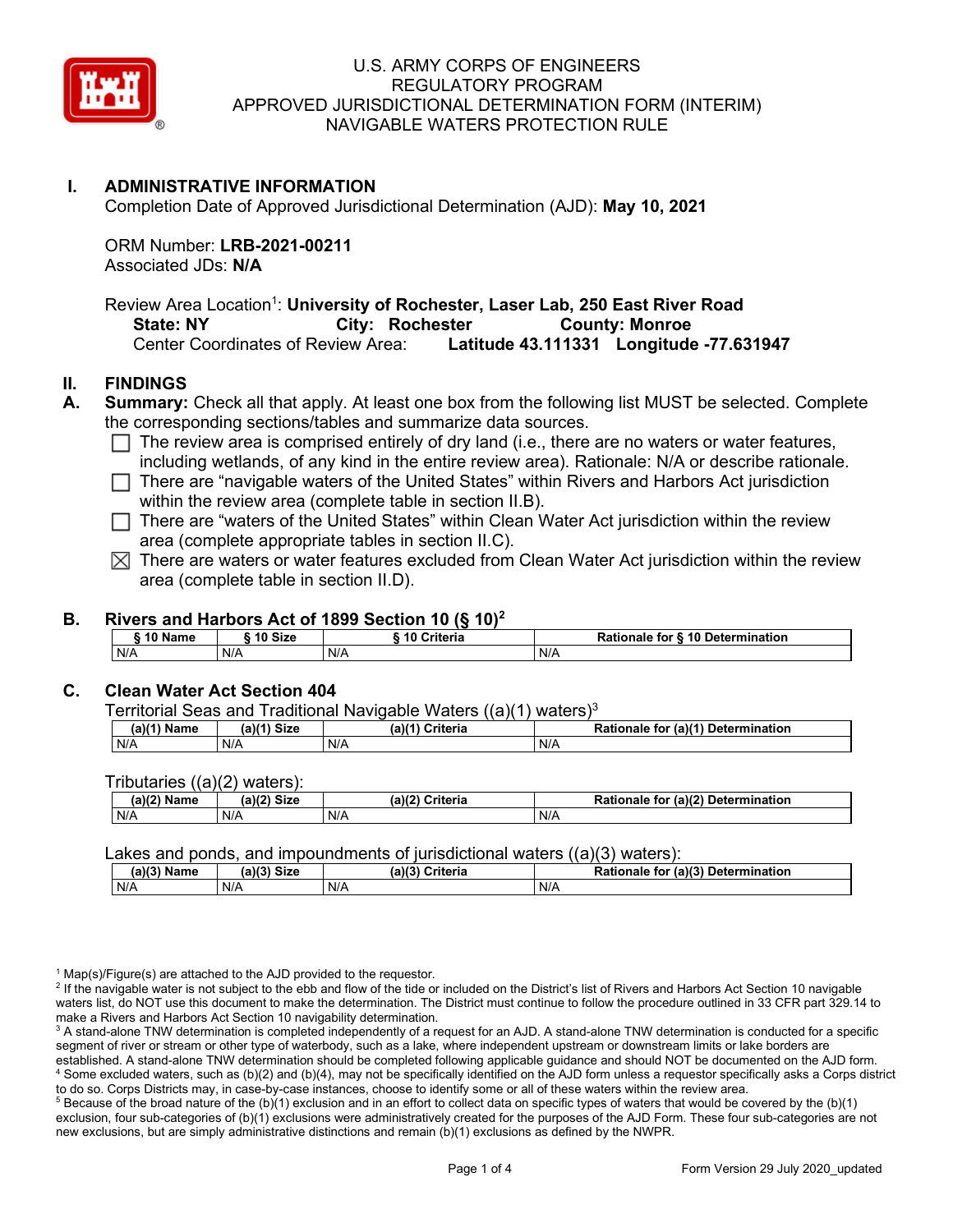

#### U.S. ARMY CORPS OF ENGINEERS REGULATORY PROGRAM APPROVED JURISDICTIONAL DETERMINATION FORM (INTERIM) NAVIGABLE WATERS PROTECTION RULE

#### Adiacent wetlands ((a)(4) waters).

| $(a)(4)$ Name | (a)(4) Size | (a)(4)<br>Criteria | Rationale for (a)(4) Determination |
|---------------|-------------|--------------------|------------------------------------|
| N/A           | N/A         | N/A                | N/A                                |

# **D. Excluded Waters or Features**

| Excluded waters $((b)(1) - (b)(12))^4$ : |  |  |  |  |  |  |  |
|------------------------------------------|--|--|--|--|--|--|--|
|------------------------------------------|--|--|--|--|--|--|--|

| <b>Exclusion Name</b> | <b>Exclusion Size</b> | Exclusion <sup>5</sup>                                                                                                                   | <b>Rationale for Exclusion Determination</b>          |
|-----------------------|-----------------------|------------------------------------------------------------------------------------------------------------------------------------------|-------------------------------------------------------|
| 2021-00211            | $0.42$ acres          | (b)(1) Water or water<br>feature that is not identified<br>in $(a)(1)-(a)(4)$ and does not<br>meet the other $(b)(1)$ sub-<br>categories | May 6, 2021 site visit observations: The wetland does |
| Wetland A             |                       |                                                                                                                                          | not receive input from any directed source, nor is    |
|                       |                       |                                                                                                                                          | there a discharge culvert or other discharge pathway  |
|                       |                       |                                                                                                                                          | to downstream waters or to the adjacent stormwater    |
|                       |                       |                                                                                                                                          | management (SWM) ponds. The area appears to be a      |
|                       |                       |                                                                                                                                          | remnant parcel from the prior development adjacent    |
|                       |                       |                                                                                                                                          | to the University of Rochester Laser Lab. The wetland |
|                       |                       |                                                                                                                                          | is confined by topography, driveway, and the berm     |
|                       |                       |                                                                                                                                          | associated with the existing off-site SWM pond. A     |
|                       |                       |                                                                                                                                          | rock berm was constructed around the southeastern     |
|                       |                       |                                                                                                                                          | side of the wetland and impounds any hydrologic       |
|                       |                       |                                                                                                                                          | accumulation. Speculatively, should the wetland ever  |
|                       |                       |                                                                                                                                          | become inundated enough to breach these barriers,     |
|                       |                       |                                                                                                                                          | overland flow would enter the SWM pond below.         |
|                       |                       |                                                                                                                                          |                                                       |
|                       |                       |                                                                                                                                          | In the 2002 Google Earth aerial, the wetland area     |
|                       |                       |                                                                                                                                          | cannot be readily seen. However, in 2005, the         |
|                       |                       |                                                                                                                                          | feature shows as an open water pond. The aerial is    |
|                       |                       |                                                                                                                                          | deceiving as the wetland is actually greater than 40- |
|                       |                       |                                                                                                                                          | 50 feet higher in elevation than the horse-shoe       |
|                       |                       |                                                                                                                                          |                                                       |
|                       |                       |                                                                                                                                          | shaped SWM pond to the east. The grey color           |
|                       |                       |                                                                                                                                          | partially around the wetland indicates the            |
|                       |                       |                                                                                                                                          | constructed stone berm. The photo also suggests a     |
|                       |                       |                                                                                                                                          | drainage connection between the wetland and the       |
|                       |                       |                                                                                                                                          | SWM pond, but during the 2021 site visit, no          |
|                       |                       |                                                                                                                                          | connection was identified. The channel flowing in     |
|                       |                       |                                                                                                                                          | from the south to the SWM pond is off site and        |
|                       |                       |                                                                                                                                          | represents a stream that had been channelized in the  |
|                       |                       |                                                                                                                                          | process of preparing the site for future development. |
|                       |                       |                                                                                                                                          |                                                       |

 $1$  Map(s)/Figure(s) are attached to the AJD provided to the requestor.

<sup>3</sup> A stand-alone TNW determination is completed independently of a request for an AJD. A stand-alone TNW determination is conducted for a specific segment of river or stream or other type of waterbody, such as a lake, where independent upstream or downstream limits or lake borders are established. A stand-alone TNW determination should be completed following applicable guidance and should NOT be documented on the AJD form. <sup>4</sup> Some excluded waters, such as (b)(2) and (b)(4), may not be specifically identified on the AJD form unless a requestor specifically asks a Corps district to do so. Corps Districts may, in case-by-case instances, choose to identify some or all of these waters within the review area.

<sup>5</sup> Because of the broad nature of the (b)(1) exclusion and in an effort to collect data on specific types of waters that would be covered by the (b)(1) exclusion, four sub-categories of (b)(1) exclusions were administratively created for the purposes of the AJD Form. These four sub-categories are not new exclusions, but are simply administrative distinctions and remain (b)(1) exclusions as defined by the NWPR.

<sup>&</sup>lt;sup>2</sup> If the navigable water is not subject to the ebb and flow of the tide or included on the District's list of Rivers and Harbors Act Section 10 navigable waters list, do NOT use this document to make the determination. The District must continue to follow the procedure outlined in 33 CFR part 329.14 to make a Rivers and Harbors Act Section 10 navigability determination.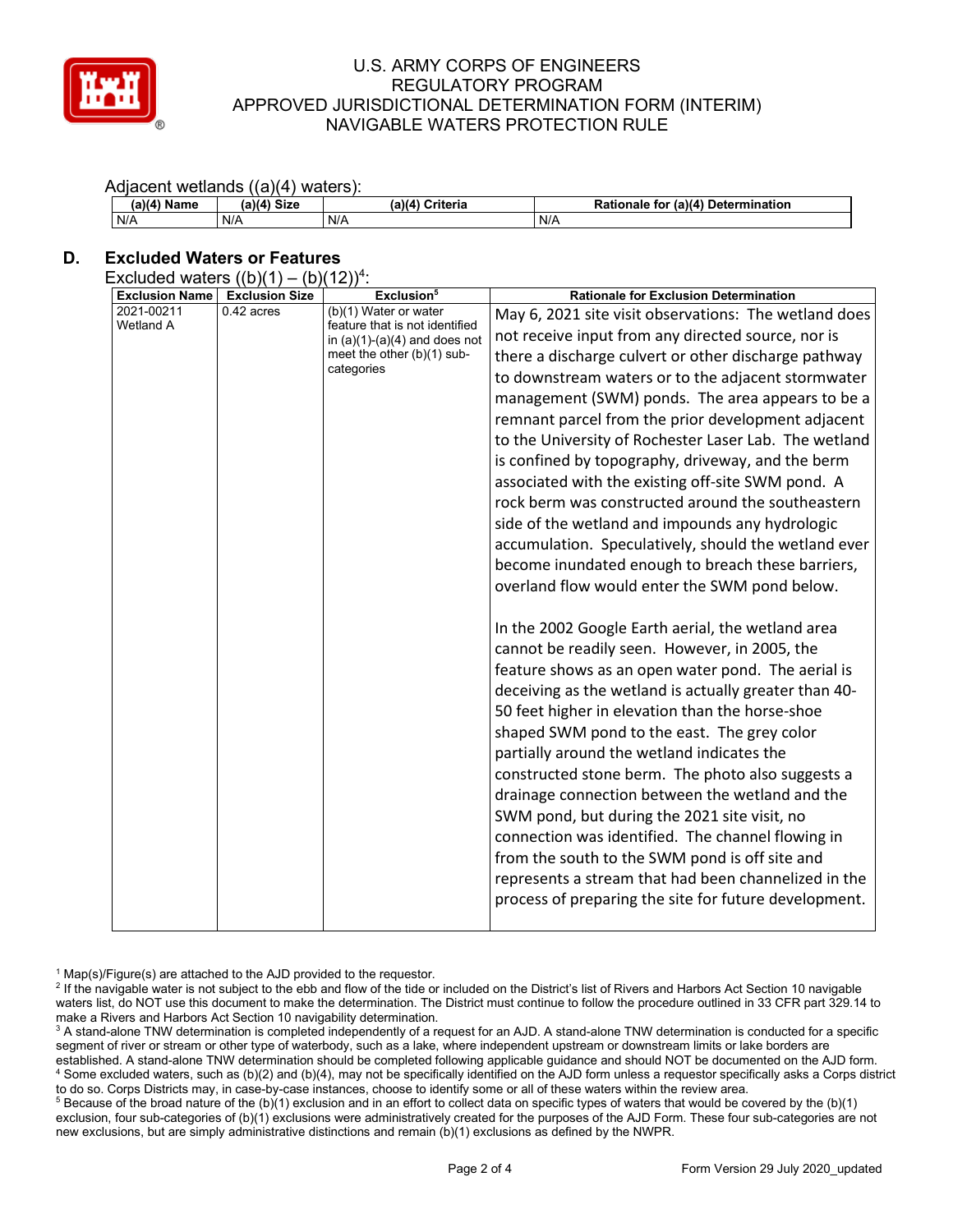

## U.S. ARMY CORPS OF ENGINEERS REGULATORY PROGRAM APPROVED JURISDICTIONAL DETERMINATION FORM (INTERIM) NAVIGABLE WATERS PROTECTION RULE

|  | The closest waterway is the New York State Barge<br>Canal (Section 10 water), which is approximately 900<br>feet to the northeast.                                                                                                                                                                                                                                                                                                                                                                                       |
|--|--------------------------------------------------------------------------------------------------------------------------------------------------------------------------------------------------------------------------------------------------------------------------------------------------------------------------------------------------------------------------------------------------------------------------------------------------------------------------------------------------------------------------|
|  | The National Wetland Inventory (NWI) resource does<br>not show a mapped wetland in this area, although,<br>according to the Web Soil Survey, Lakemont soils with<br>a 95% hydric rating are mapped within the subject<br>parcel area and also show that the adjacent, off-site<br>SWM ponds were excavated greater than 30-feet<br>deep within the Lakemont soil signature. The ponds<br>collect run-off from the highly developed surrounding<br>impervious areas.                                                      |
|  | A search of USACE database did not reveal any prior<br>permits for the developed portion within the hydric<br>soil area. In addition, inquiries were made to the<br>University of Rochester personnel asking if there<br>were any records of past permits or possible letter<br>indicating that no permit was required. No<br>references were located.                                                                                                                                                                   |
|  | Based on the observations made during the site visit,<br>wetland maps, and historic reference resources, I<br>have determined that this wetland would be<br>considered as excluded because:<br>It does not abut an $(a)(1) - (a)(3)$ water<br>It is not adjacent to an $(a)(1) - (a)(3)$ water.<br>Inundation of the wetland from an $(a)(1) - (a)(3)$<br>water does not occur.<br>There is more than one man-made barrier<br>between the system and an $(a)(1) - (a)(3)$ water<br>approximately 900 feet from the site. |

# **III. SUPPORTING INFORMATION**

 $1$  Map(s)/Figure(s) are attached to the AJD provided to the requestor.

<sup>2</sup> If the navigable water is not subject to the ebb and flow of the tide or included on the District's list of Rivers and Harbors Act Section 10 navigable waters list, do NOT use this document to make the determination. The District must continue to follow the procedure outlined in 33 CFR part 329.14 to make a Rivers and Harbors Act Section 10 navigability determination.

<sup>3</sup> A stand-alone TNW determination is completed independently of a request for an AJD. A stand-alone TNW determination is conducted for a specific segment of river or stream or other type of waterbody, such as a lake, where independent upstream or downstream limits or lake borders are established. A stand-alone TNW determination should be completed following applicable guidance and should NOT be documented on the AJD form. <sup>4</sup> Some excluded waters, such as (b)(2) and (b)(4), may not be specifically identified on the AJD form unless a requestor specifically asks a Corps district to do so. Corps Districts may, in case-by-case instances, choose to identify some or all of these waters within the review area.

 $5$  Because of the broad nature of the (b)(1) exclusion and in an effort to collect data on specific types of waters that would be covered by the (b)(1) exclusion, four sub-categories of (b)(1) exclusions were administratively created for the purposes of the AJD Form. These four sub-categories are not new exclusions, but are simply administrative distinctions and remain (b)(1) exclusions as defined by the NWPR.